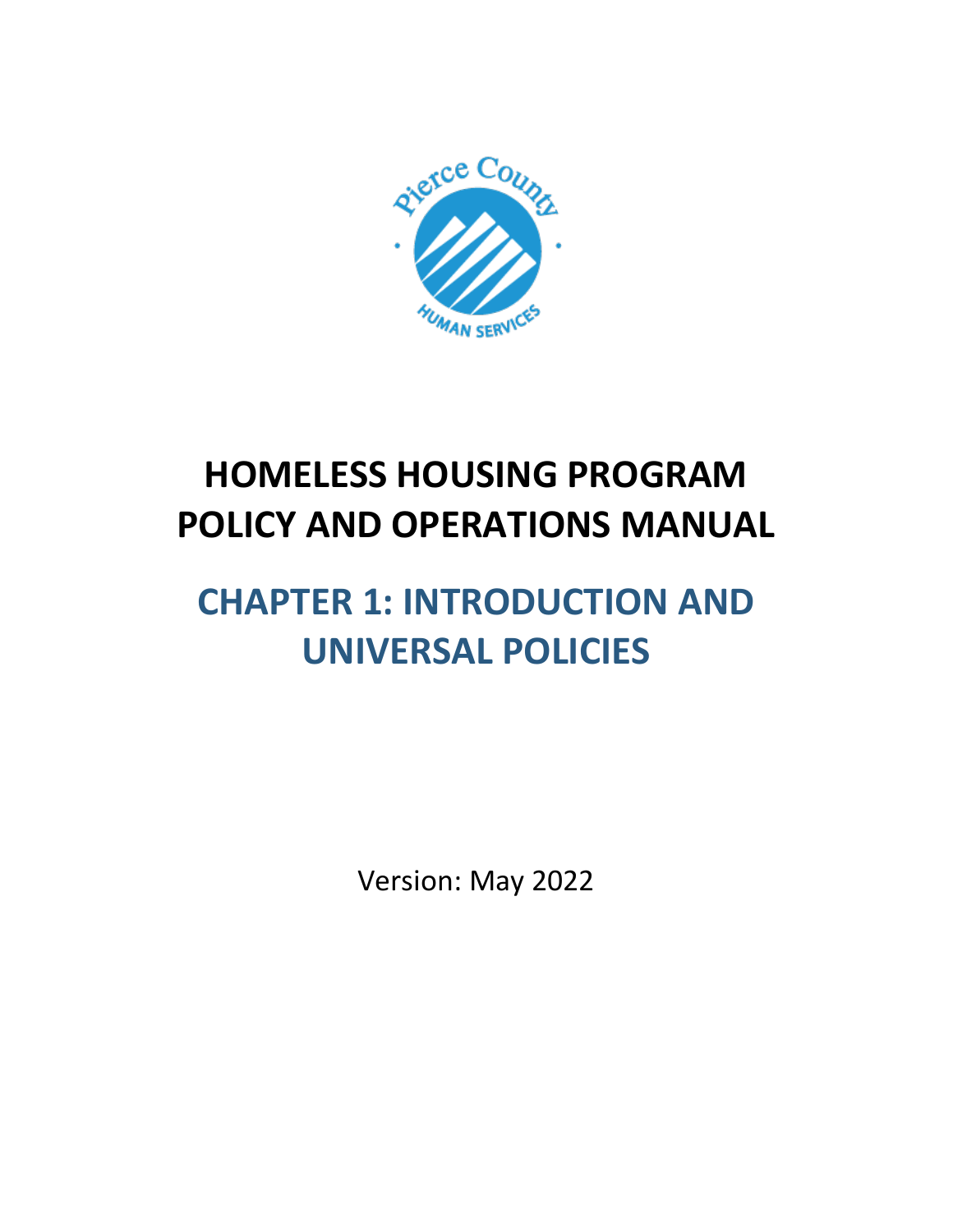# **Table of Contents**

| 1.1 |         |  |  |  |  |
|-----|---------|--|--|--|--|
|     | 1.1.1   |  |  |  |  |
|     | 1.1.2   |  |  |  |  |
|     | 1.1.3   |  |  |  |  |
|     | 1.1.4   |  |  |  |  |
| 1.2 |         |  |  |  |  |
|     | 1.2.1   |  |  |  |  |
|     | 1.2.2   |  |  |  |  |
|     | 1.2.3   |  |  |  |  |
|     | 1.2.4   |  |  |  |  |
| 1.3 |         |  |  |  |  |
|     | 1.3.1   |  |  |  |  |
|     | 1.3.2   |  |  |  |  |
|     | 1.3.3   |  |  |  |  |
|     | 1.3.3.1 |  |  |  |  |
|     | 1.3.3.2 |  |  |  |  |
|     | 1.3.4   |  |  |  |  |
|     | 1.3.4.1 |  |  |  |  |
|     | 1.3.4.2 |  |  |  |  |
|     | 1.3.4.3 |  |  |  |  |
|     | 1.3.4.4 |  |  |  |  |
|     | 1.3.4.5 |  |  |  |  |
|     | 1.3.4.6 |  |  |  |  |
|     | 1.3.5   |  |  |  |  |
|     | 1.3.5.1 |  |  |  |  |
|     | 1.3.5.2 |  |  |  |  |
|     | 1.3.5.3 |  |  |  |  |
|     | 1.3.5.4 |  |  |  |  |
|     | 1.3.6   |  |  |  |  |
| 1.4 |         |  |  |  |  |
|     | 1.4.1   |  |  |  |  |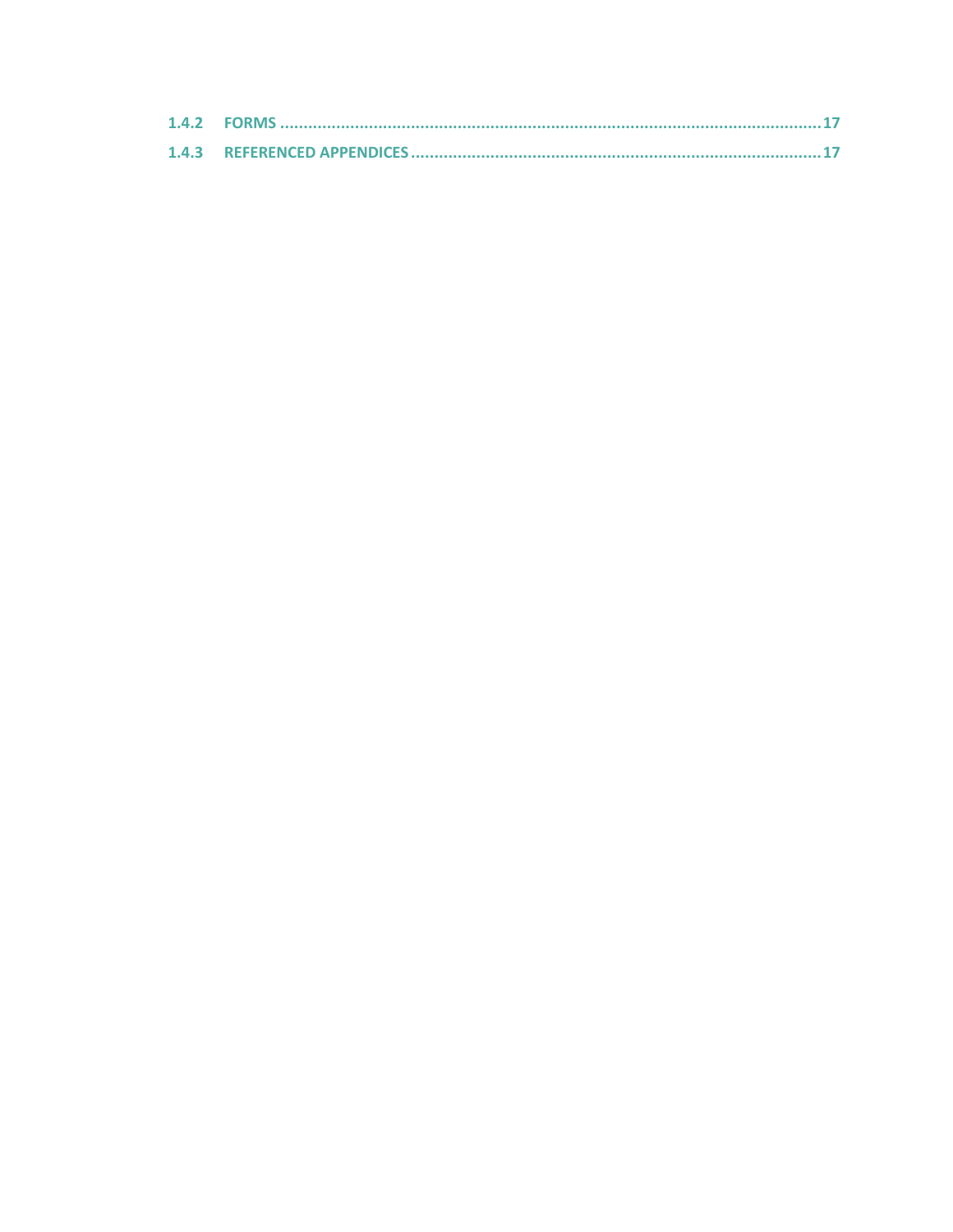# <span id="page-3-0"></span>**CHAPTER 1: INTRODUCTION AND UNIVERSAL POLICIES**

# <span id="page-3-1"></span>**1.1 OVERVIEW OF THE POLICY AND OPERATIONS MANUAL**

# <span id="page-3-2"></span>**1.1.1 PURPOSE OF THE MANUAL**

This Policy and Operations Manual is designed to provide policy guidance and written standards for the Homeless Crisis Response System (HCRS)'s major components (listed below). This guidance is applicable to all Pierce County Human Service's Homeless Housing Program service provider partners.

The Manual supports Pierce County's vision of a service delivery system in which all participants utilize best practices, comply with funding requirements, and collaborate to achieve the prevention and elimination of homelessness in Pierce County.

The Manual includes policies and standards for all major components of Pierce County's unified HCRS, including:



For each component, the Manual includes the following:

- 1. **Overview of the Component**, including its definition, goals and objectives, and relation to Coordinated Entry.
- 2. **Eligibility and Typical Service Flow**
- 3. **Policies and Standards**
- 4. **Performance Measurement Expectations**, including data collection requirements and metrics.
- 5. **Eligible Activities**, including eligible expenses.
- 6. **Additional Resources** such as required forms, template form content, and resource links.

A glossary of common terms and acronyms that appear throughout this Policy and Operations Manual may be found in Appendix A-1.

Service providers receiving the sources identified in Section 1.1.2 should also reference the following companion documents for additional policies and procedures applicable to agencies within the HCRS: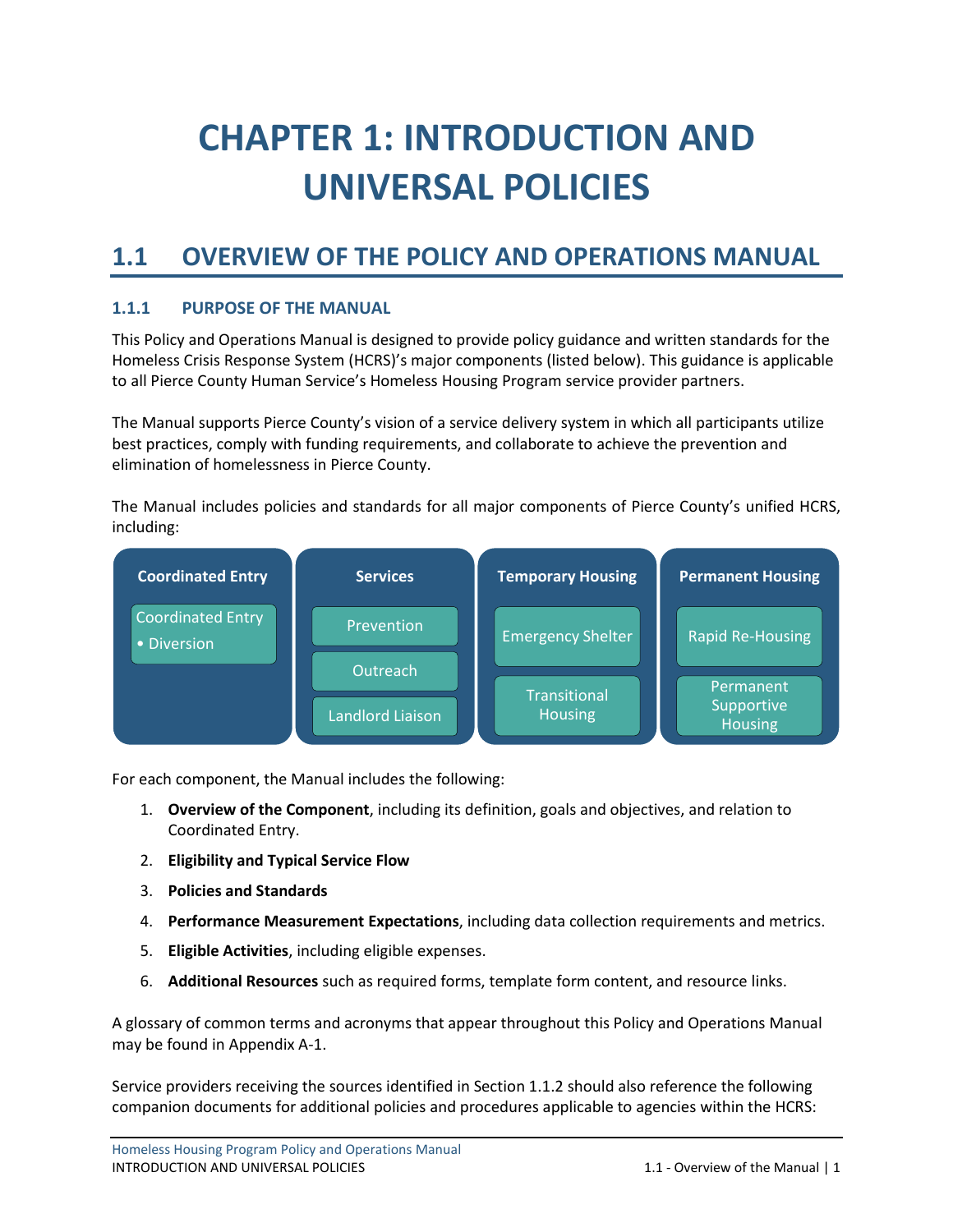- *Homeless Management Information System (HMIS) Policy & Procedure Manual*: Policies and procedures related to HMIS and data input
- *Pierce County Homeless Programs Monitoring Guide*: Policies and procedures for service provider monitoring

# <span id="page-4-0"></span>**1.1.2 REQUIRED PARTICIPATION**

The Homeless Housing Program Policy and Standards Manual applies to all programs contracted to provide services with the fund sources identified in the table below.

| Federal (HUD) Funding                                                                |  |  |  |
|--------------------------------------------------------------------------------------|--|--|--|
| <b>Emergency Solutions Grant (ESG)</b>                                               |  |  |  |
| <b>State Department of Commerce Funding</b>                                          |  |  |  |
| Emergency Solutions Grant (ESG) - State Allocation                                   |  |  |  |
| <b>Consolidated Homeless Grant (CHG)</b>                                             |  |  |  |
| Consolidated Homeless Grant Housing and Essential Needs (CHG-HEN)                    |  |  |  |
| Consolidated Homeless Grant for Chronically Homeless Families (CHG-CHF)              |  |  |  |
| Consolidated Homeless Grant for Hotel Shelter, Rapid Re-Housing & Outreach (CHG-HRO) |  |  |  |
| <b>Local Funding</b>                                                                 |  |  |  |
| Homeless Document Recording Fee (DRF)                                                |  |  |  |
| Tacoma Housing Authority (THA) Grant                                                 |  |  |  |

# <span id="page-4-1"></span>**1.1.3 ANNUAL MONITORING**

All service providers funded with the sources identified in Section 1.1.2 are subject to annual monitoring by the Pierce County Human Services Department (PCHS) for compliance with the written standards, policies, and procedures in this Operations and Standards Manual. Service providers should also reference The Pierce County Homeless Programs Monitoring Guide for related policy and procedure requirements.

Service providers will be notified 30 days in advance, in writing, of an upcoming monitoring visit. Any findings or concerns will be provided to the agency, in writing, and the agency will have 30 days to provide written feedback which must include a plan to address any findings or concerns.

# <span id="page-4-2"></span>**1.1.4 REVISIONS AND AMENDMENTS**

Pierce County Human Services may change applicable program requirements, policies, and guidance from time to time to meet program objectives, maximize achievement of system outcomes, and maintain alignment with funder requirements<sup>1</sup>. PCHS is responsible for the review and revision of all policies and standards within the Policy and Standards Manual. The revision process will be completed at least once annually with input solicited from providers, community partners, and consumers via an open-invite forum. Pierce County Human Services serves as the approval body for the final version of policies and standards.

The latest version of the Policy and Standards Manual is publicly viewable by visiting https://www.piercecountywa.gov/4812/Reports-Plans-and-Policies. A history of revisions to the Manual are listed in the table below.

Homeless Housing Program Policy and Operations Manual INTRODUCTION AND UNIVERSAL POLICIES 1.1 - Overview of the Manual | 2

<sup>&</sup>lt;sup>1</sup> ESG requirement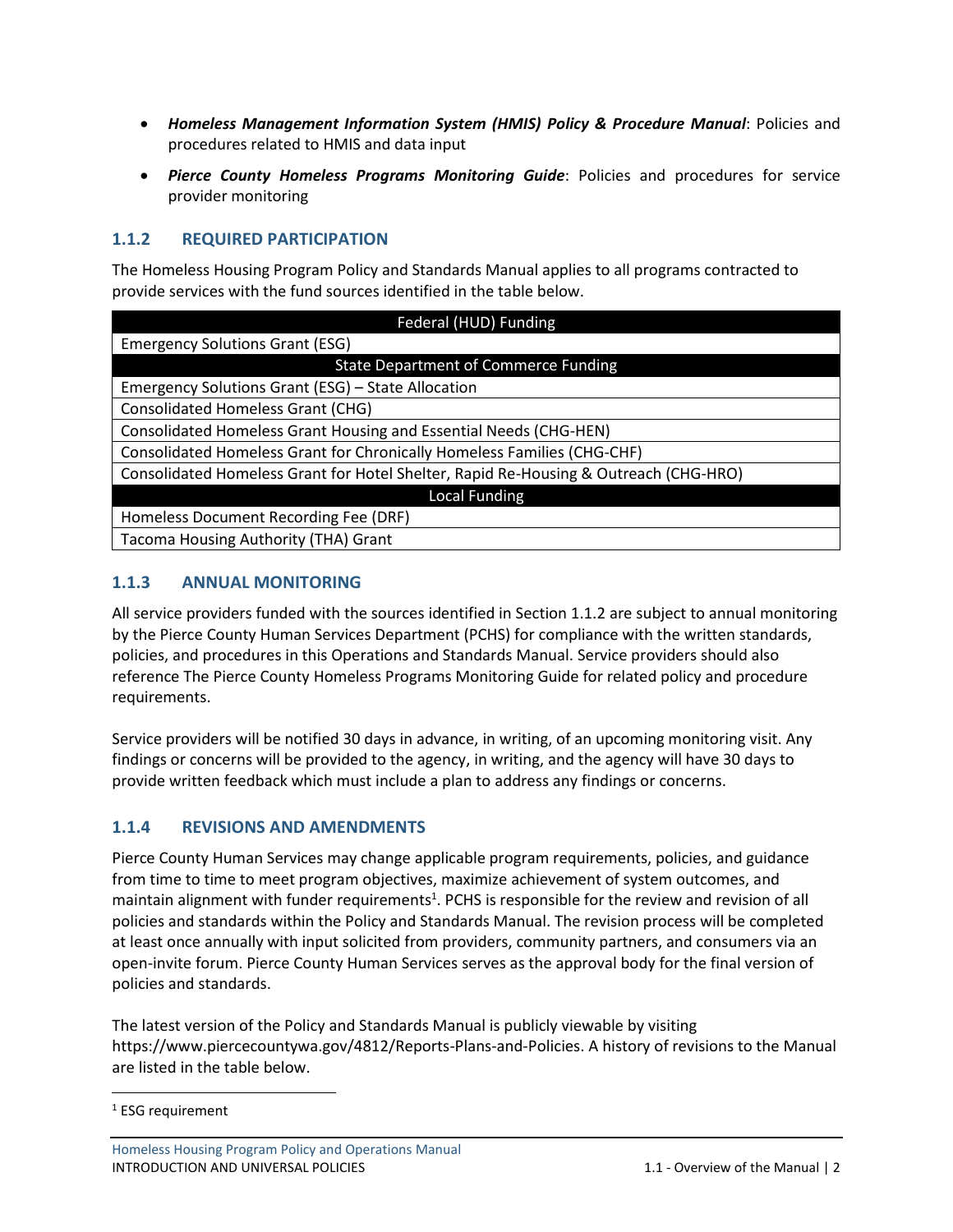| <b>Revision Date</b> | <b>Document Section Name</b>                        | <b>Revision Description</b>                             |
|----------------------|-----------------------------------------------------|---------------------------------------------------------|
| May 2022             | 1.3.5 Required Data Collection and<br>Documentation | Added documentation of background<br>check requirement. |
|                      |                                                     |                                                         |
|                      |                                                     |                                                         |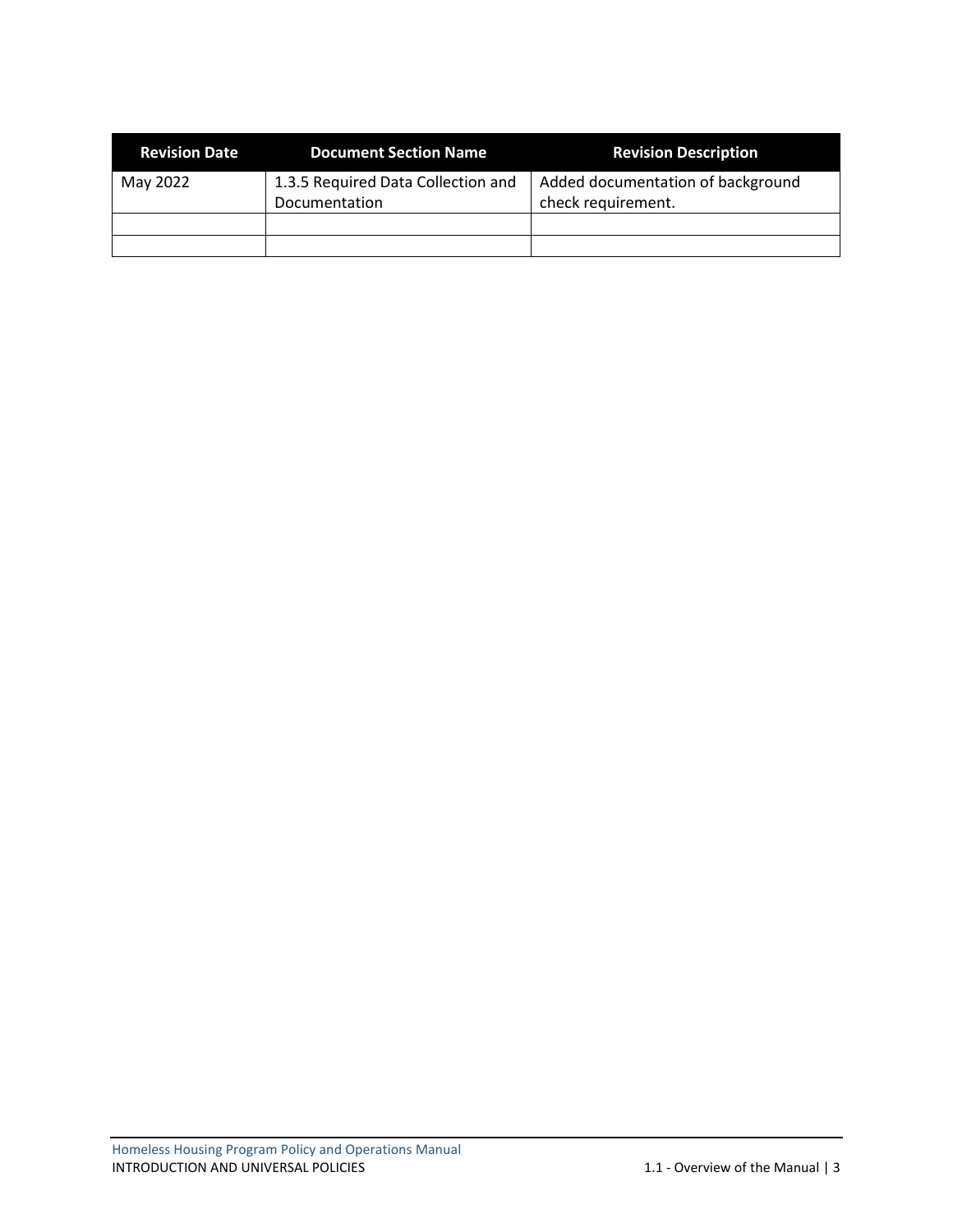# <span id="page-6-0"></span>**1.2 OVERVIEW OF THE CONTINUUM OF CARE**

# <span id="page-6-1"></span>**1.2.1 VISION**

Ending homelessness is one of the most challenging tasks Pierce County and counties all over the nation face. The causes of homelessness are complex and many, influenced by societal, structural, legal, personal, and many other factors that are extremely difficult to transform. Despite the overwhelming challenges, Pierce County has resolutely pursued new solutions to help people experiencing homelessness become stable and rehoused as quickly as possible.

In 1997, The Road Home CoC was established as the county's unified and coordinated HCRS for families and individuals experiencing homelessness. The Road Home CoC's mission is to promote community wide commitment to ending homelessness through policy and resource alignment by implementing activities to achieve the goals and objectives of the [Five Year Plan to End Homelessness.](https://www.piercecountywa.gov/DocumentCenter/View/87146/Pierce-County-5-Year-Plan-to-Address-Homeless-2020-2025?bidId=)

The ultimate vision of The Road Home CoC is to make the experience of homelessness in Pierce County rare, brief and non-recurring. The goal is an integrated, adaptable, and responsive network of services that supports stability and self-determination for everyone—regardless of economic or social circumstances, and regardless of where in our community they live. The CoC values collaboration, compassion, and equity. It embraces a "Housing First" approach to ending homelessness by first helping people find or maintain permanent housing and then connecting them with community, health, human, and financial services they need to maintain housing stability.

# <span id="page-6-2"></span>**1.2.2 SYSTEM COMPONENTS**



The major components of the Homeless Crisis Response System include:

# **Coordinated Entry**

Coordinated Entry makes it easier for people experiencing homelessness to access housing and supportive services, when available, and connects them to other mainstream services available in the community. When a person experiencing homelessness reaches out for help, Coordinated Entry uses a uniform assessment to determine his/her eligibility for homeless programs, vulnerability to imminent harm and barriers to housing. Through Coordinated Entry, a single database keeps track of the available program availabilities throughout the community to identify the best program available for each person.

# **Diversion**

It can be an uphill battle to exit any length of homelessness. Diversion, or short-term problem-solving techniques, make homelessness brief by meeting a housing crisis head on with the creativity and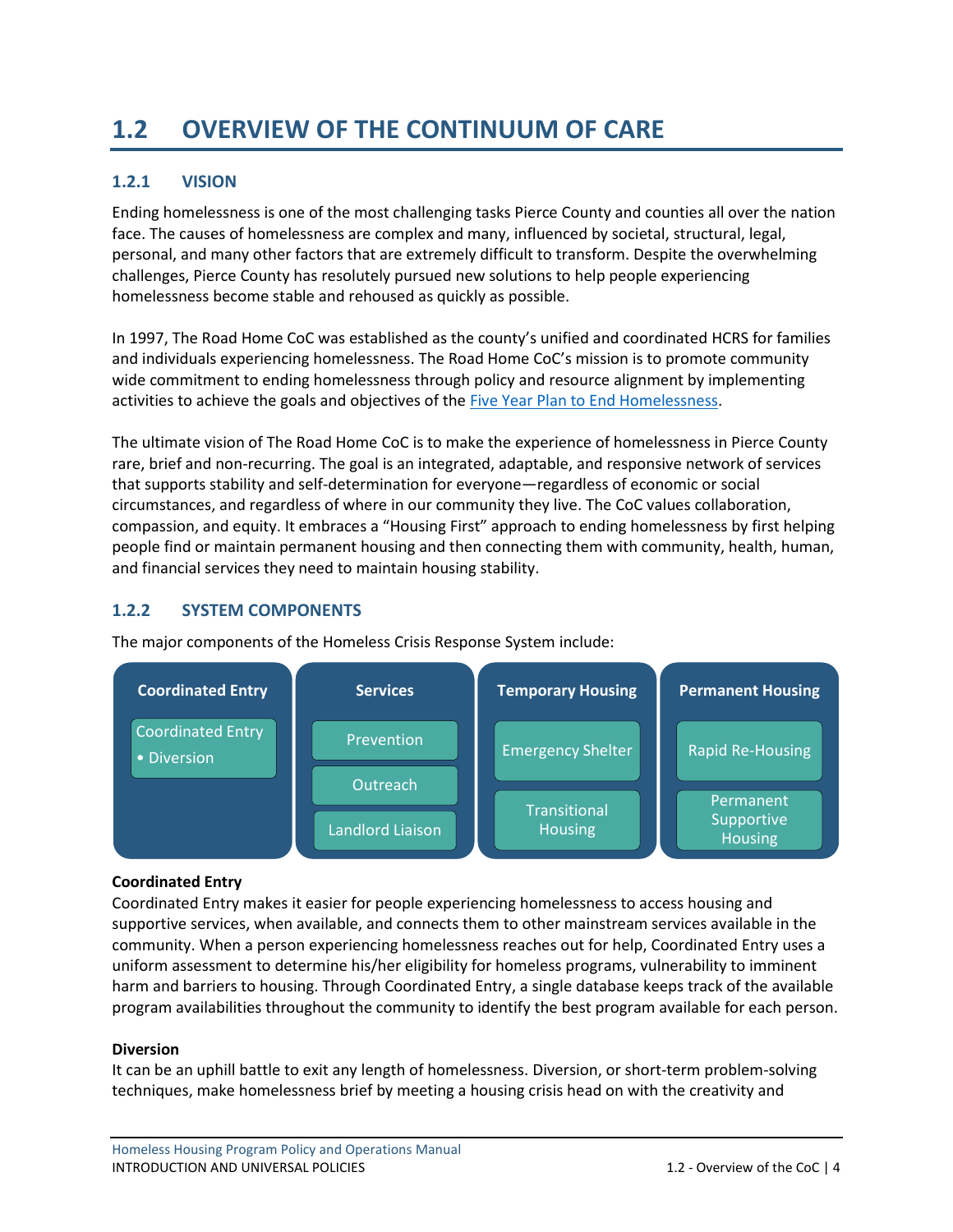resources of the person experiencing the crisis. By helping them to leverage their natural resources their family, friends, and faith communities—people can find housing solutions at a critical moment. And by supporting them with limited financial assistance, such as a one-time bill payment, help purchasing food, help finding a job or addressing health and safety needs, problem-solving assistance can provide support to help them stay housed.

#### **Prevention**

The Prevention component of the HCRS provides assistance to individuals and families who are at-risk of homelessness to avert experiences of literal homelessness. The types of assistance provided through Prevention can include housing relocation services, housing stabilization services, and short- and/or medium-term rental or housing-related financial assistance.

#### **Outreach**

Outreach services are critical for identifying and addressing the immediate need of persons and families experiencing homelessness, especially those who are unable or unwilling to accept Emergency Shelter services. Outreach services include connecting people to behavioral health services, such as recovery programs or mental health services and Coordinated Entry, as well as helping people to meet their most basic needs of food, clothing and medical care.

#### **Landlord Liaison Services**

Landlord Liaison services partner with property owners and homeless service providers, acting as a bridge to connect those experiencing homelessness with vacant units in the community. Property Partners agree to apply relaxed screening criteria to tenant applicants referred for housing through this program and in return, they receive a variety of incentives. Tenants receive housing stabilization services and good renter training/certification to help mitigate evictions and increase housing stability long-term.

#### **Emergency Shelter**

Emergency Shelters work to make homelessness brief by providing respite and serving as a site for people to connect to stable housing and support resources. Shelters provide a safe place to sleep indoors and act as an entry point to services that help people identify permanent housing, connect with employment opportunities, or access other needed health and support services.

# **Transitional Housing**

Transitional Housing provides individuals and families experiencing homelessness with the interim stability and support to successfully move into and maintain a permanent housing solution. These programs are limited to households that, due to a disability or other factors (such as engagement with the family welfare system), need temporary housing that permits stays longer than Emergency Shelter.

#### **Rapid Re-Housing**

Rapid Re-Housing moves people quickly from homelessness to housing by providing short-term rental assistance accompanied by support services such as housing search assistance, move in costs, connection to mainstream services such as behavioral health or employment training programs and ongoing case management for housing stability support. In Rapid Re-Housing, graduated services and rent support are offered to help stabilize people in their housing and prevent them from becoming homeless again.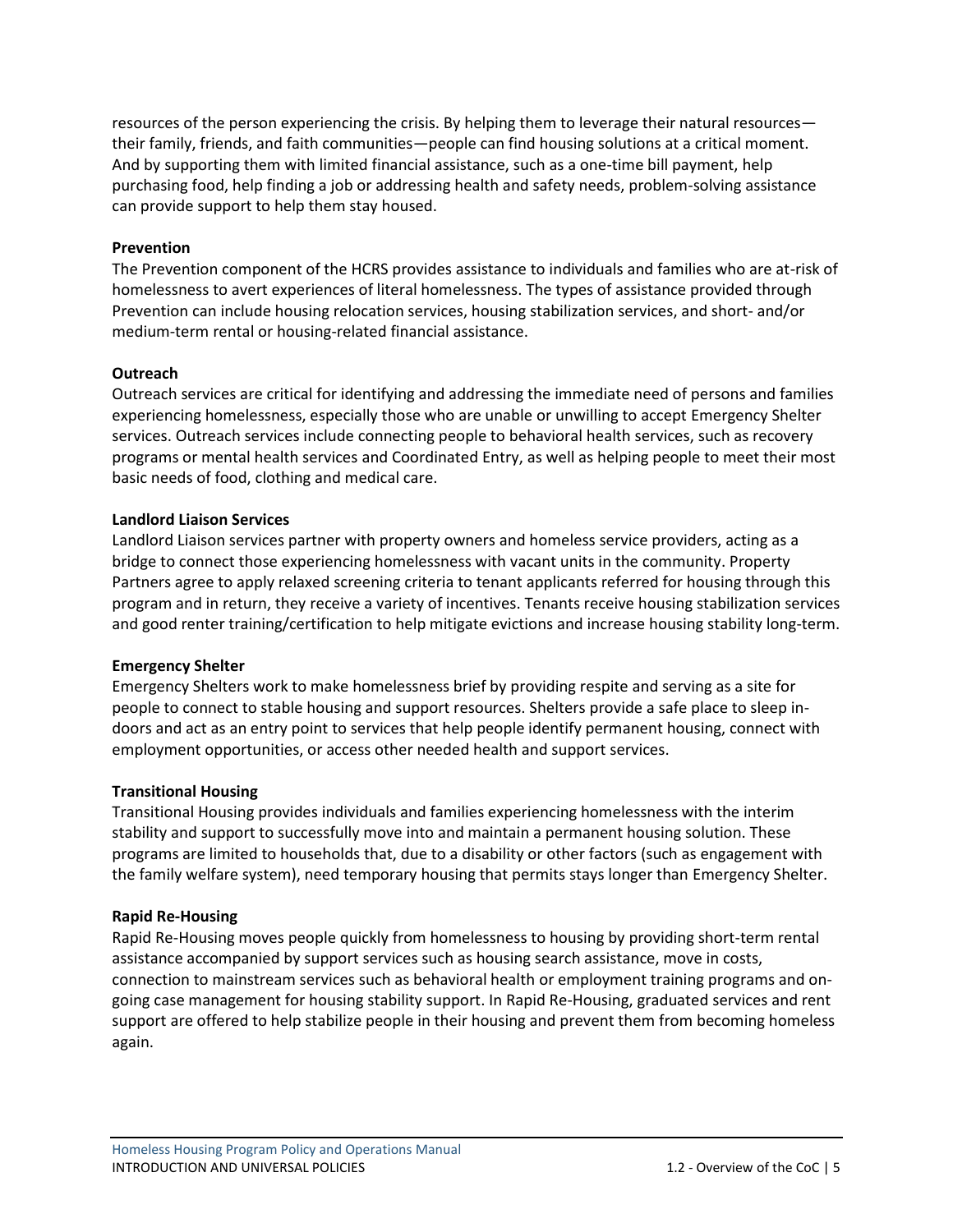#### **Permanent Supportive Housing**

Permanent Supportive Housing can provide a stable living situation to people with significant barriers to housing, such as a long history of homelessness or a disability. Housing is paired with access to longterm supportive services—including mental and physical health services, substance use recovery, and vocational training—helping people to stay housed.

# <span id="page-8-0"></span>**1.2.3 POLICY PRIORITIES**

The CoC has shifted to an HCRS to better serve families and individuals experiencing homelessness. The HCRS aligns with the HUD Policy Priorities below.

#### **End Homelessness for All Persons**

- Identify, engage, and effectively serve all populations experiencing homelessness
- Measure performance with local data, taking into account unique challenges of sub-populations
- Use a comprehensive Outreach strategy to identify and continuously engage all unsheltered individuals and families
- Interpret local data to determine the characteristics of households with highest needs and longest experiences of homelessness to develop housing and supportive services tailored to their needs

#### **Create a Systemic Response to Homelessness**

- Measure HCRS performance
- Use Coordinated Entry to coordinate homelessness response assistance and mainstream housing/services to ensure assistance is received quickly
- Promote participant choice
- Make delivery of homeless assistance more open, inclusive, and transparent

#### **Strategically Allocate Resources**

- Use cost, performance, and outcome data to improve how resources are utilized to end homelessness
- Review project quality, performance, and cost effectiveness
- Maximize use of mainstream and other community-based resources
- Review eligible renewal projects to determine effectiveness in service and cost effectiveness

#### **Use a Housing First Approach**

- Use data to quickly and stably house persons experiencing homelessness and to measure and help projects reduce the length of time people experience homelessness
- Engage property owners
- Remove barriers to entry
- Practice participant-centered service methods

# <span id="page-8-1"></span>**1.2.4 ROLES WITHIN THE CONTINUUM OF CARE**

The Road Home CoC Oversight Committee was established to oversee community planning to address issues of homelessness in Pierce County. The CoC Board increases public awareness of the community's Plan to End Homelessness, engages community partners to implement the Plan, ensures the CoC is in compliance with the HEARTH Act, and creates and sustains implementation strategies to facilitate the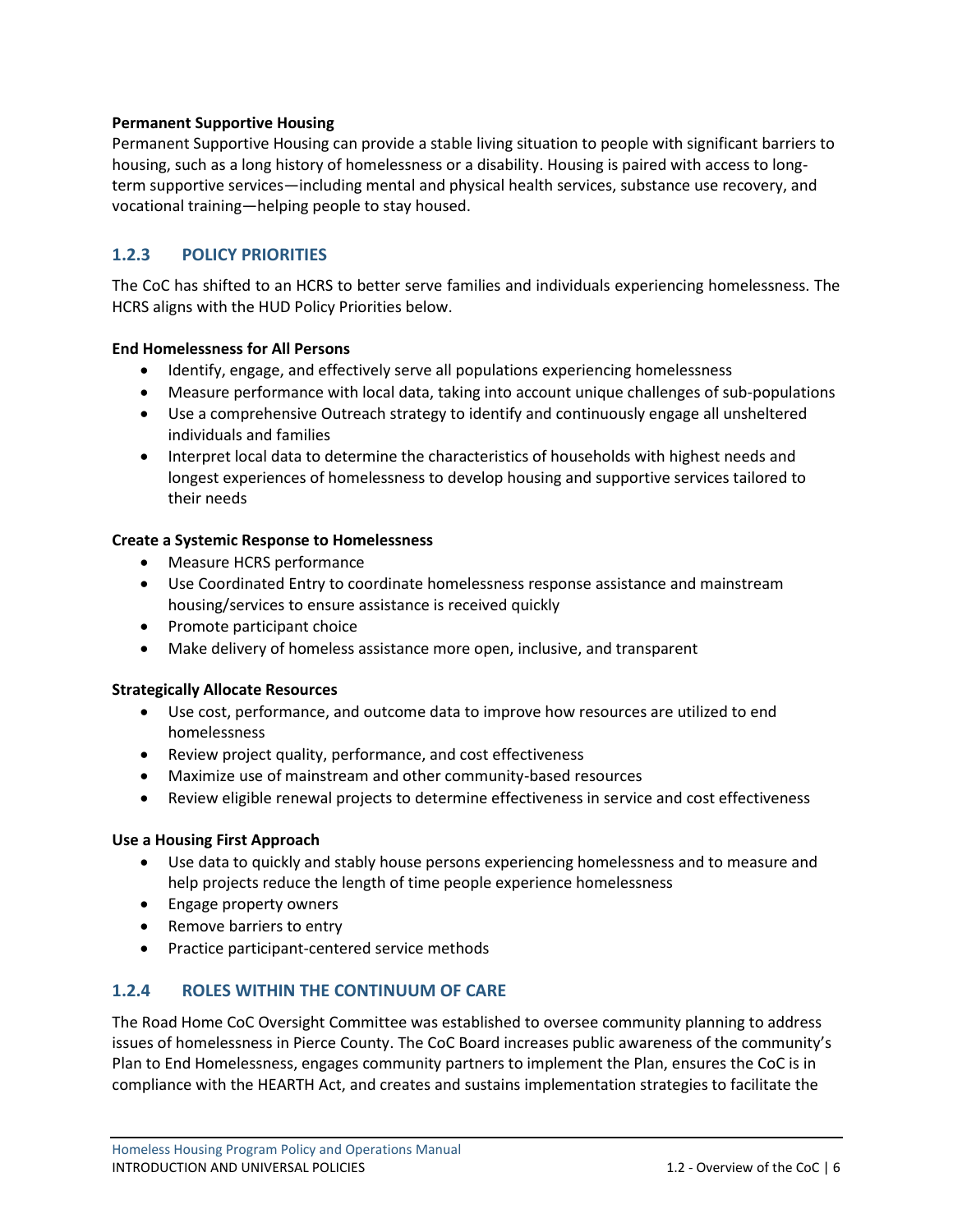prevention and resolution of homelessness in Pierce County. CoC Committees, Sub-committees, Work Groups, and Ad Hocs also convene as needed for planning and implementation efforts.

As the designated Lead Agency for The Road Home CoC, PCHS is responsible for leadership and oversight of contracts, programs, policies, procedures, compliance, communications, community outreach, training, planning, budgeting, strategy, interdepartmental collaboration, and cross-sector partnership development. PCHS also manages the Homeless Management Information System (HMIS), The Road Home CoC's unified data system and serves as the CoC's HMIS Data Lead.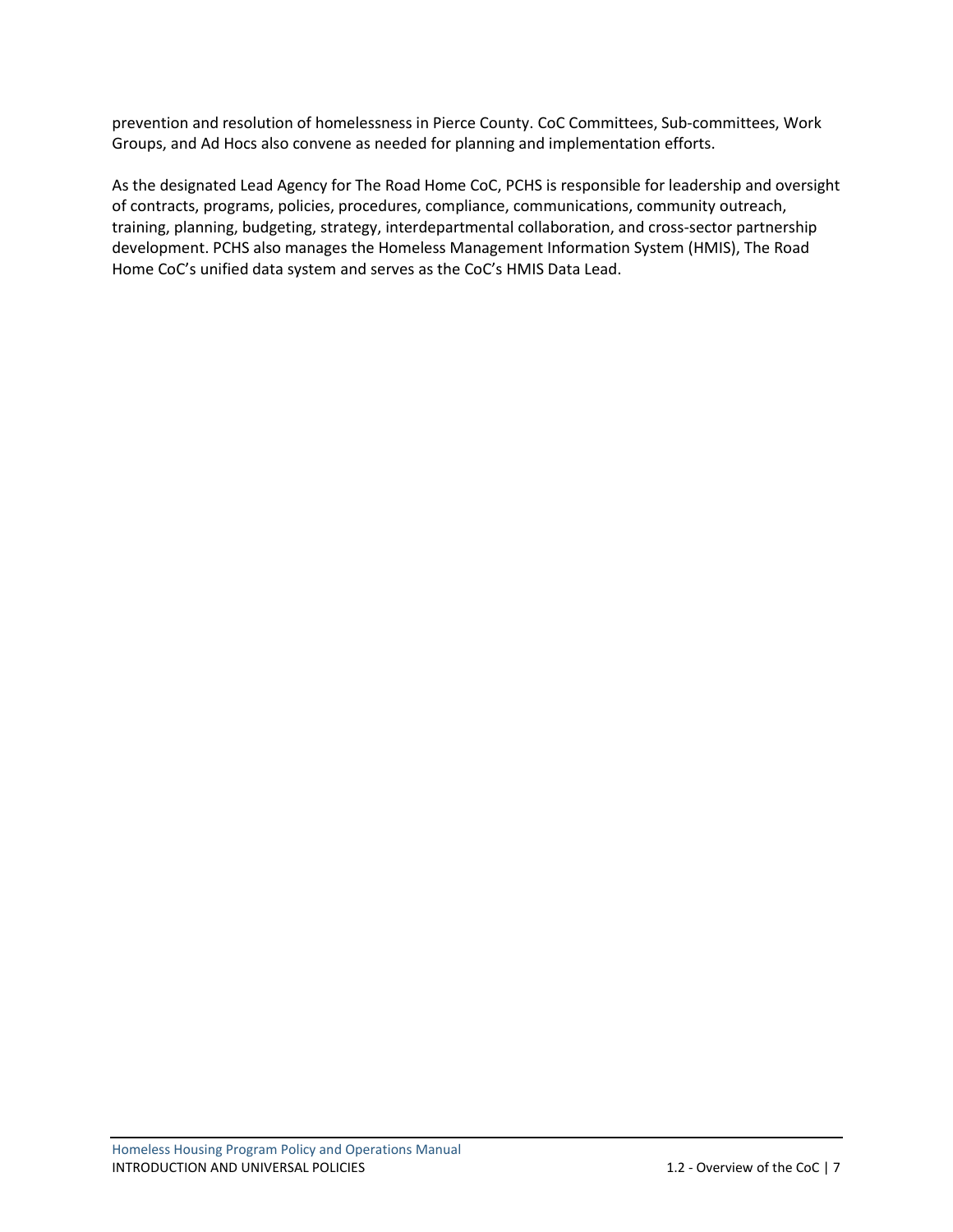# <span id="page-10-0"></span>**1.3 UNIVERSAL POLICIES AND STANDARDS**

The following principles, policies, and standards apply to all programs in HCRS, regardless of program type or funding source.

# <span id="page-10-1"></span>**1.3.1 CORE SYSTEM APPROACHES**

#### **Person-Centered**

People experiencing homelessness are centered in the design and implementation of the HCRS and its programs. The design of the system and its components should reflect the input of people with lived experience of homelessness.

#### **Equity-Informed**

The CoC's guiding principles include a commitment to exercising racial equity, diversity and inclusion – with shared power and vision in all decisions and practices by the CoC Committee and all funding entities – to create an equitable service delivery system to prevent and eliminate homelessness in Pierce County.

#### **Housing First**

In Housing First approaches, all people are assumed to be "housing ready" and are not required to participate in services or agree to treatment as a condition of receiving service. All HCRS partner programs must operate using a Housing First philosophy where barriers to program entry are reduced, minimal eligibility criteria are utilized, and service participation requirements as a condition of entering housing are avoided. Under this approach, only eligibility criteria imposed by a funding source are permitted.

#### **Trauma-Informed**

Programs within the HCRS are committed to utilizing trauma-informed, strengths-based approaches to create safe, supportive, and respectful relationships with, or environments for, people experiencing homelessness. Trauma-informed approaches focus on safety, empowerment, transparency, and collaboration.

#### **Progressive Engagement**

A nationally recognized best practice, progressive engagement provides tailored levels of assistance. Services are initially offered at a low (or light) intensity, adapting as needed, to a level and intensity responsive to each person's or household's individual needs.

#### **Harm Reduction**

Principles of harm reduction are applied throughout services offered to people experiencing homelessness. Service providers understand the value in a reduction of negative health behaviors, even in the absence of complete elimination or abstinence of the behavior and employ strategies to meet people "where they are."

# <span id="page-10-2"></span>**1.3.2 POLICIES AND STANDARDS**

Programs are governed by an array of federal, state, and local regulations. While all agencies are expected to comply with the following regulations in the table below, this is not an exhaustive list; it is the responsibility of each individual service provider to ensure they are in compliance with all applicable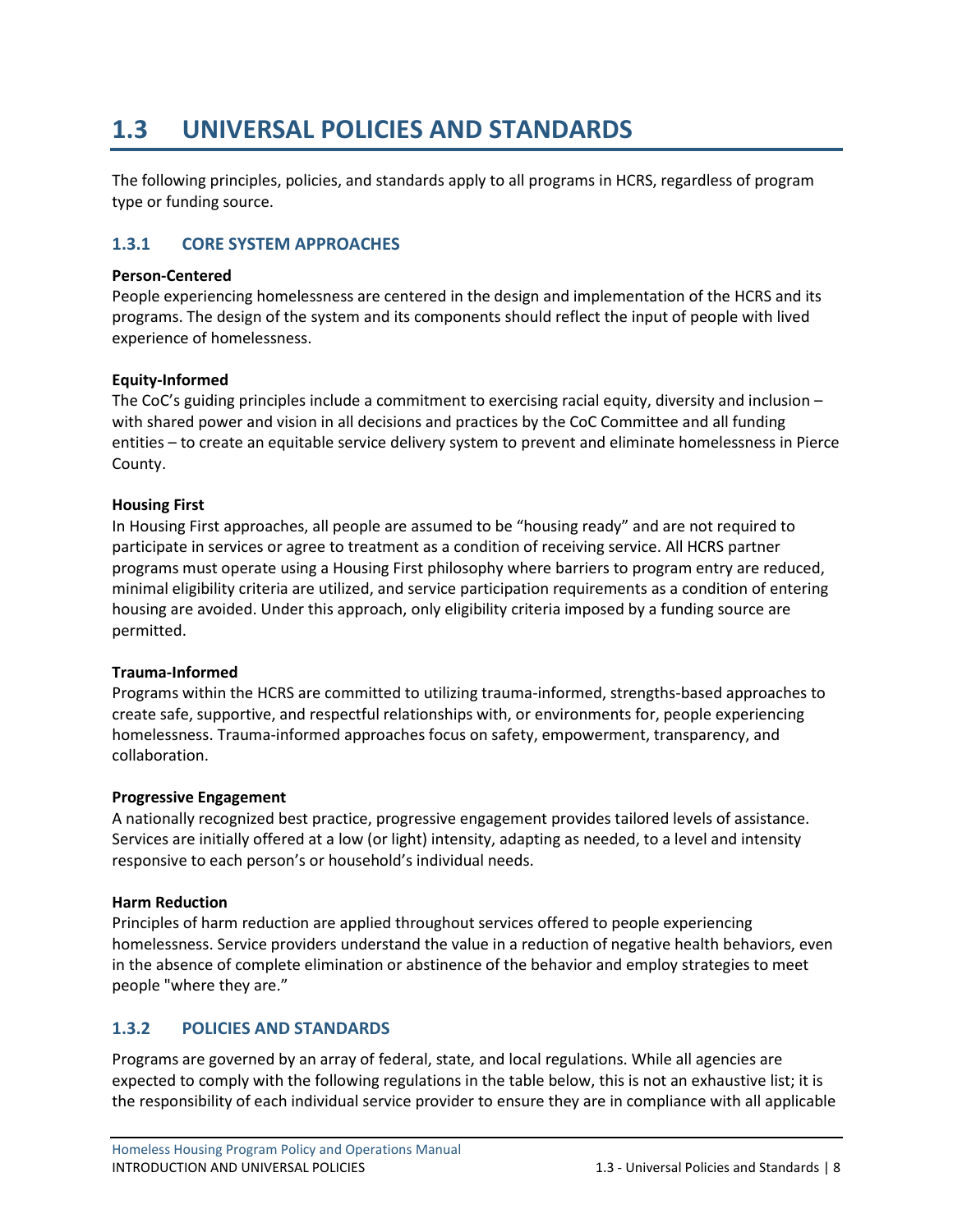federal, state, and local regulations. In instances where regulations overlap, service providers must comply with the more stringent of the applicable regulations.

| <b>Regulation</b>            | <b>Title</b>                                                             |
|------------------------------|--------------------------------------------------------------------------|
| 2 CFR 200                    | Uniform Administrative Requirements, Cost Principles, and Audit          |
|                              | <b>Requirements for Federal Awards</b>                                   |
| 24 CFR 5                     | Equal Access in Accordance with an Individual's Gender Identity in       |
|                              | <b>Community Planning and Development Programs</b>                       |
| 24 CFR 84                    | Uniform Administrative Requirements for Grants and Agreements with       |
|                              | Institutions of Higher Education, Hospitals, and Other Non-Profit        |
|                              | <b>Organizations</b>                                                     |
| 24 CFR 100                   | <b>Discriminatory Conduct Under the Fair Housing Act</b>                 |
| 24 CFR 576                   | <b>Emergency Solution Grants Interim Rule</b>                            |
| 24 CFR 578                   | Continuum of Care (CoC) Program Interim Rule                             |
| 42 U.S.C. 11381-11389        | McKinney-Vento Homeless Assistance Act, as amended by the HEARTH Act     |
| <b>HUD Prioritization</b>    | Notice on Prioritizing Persons Experiencing Chronic Homelessness and     |
| Notice CPD-16-11             | <b>Other Vulnerable Homeless Persons in Permanent Supportive Housing</b> |
| <b>HUD Coordinated Entry</b> | Notice Establishing Additional Requirements for a Continuum of Care      |
| Notice CPD-17-01             | <b>Centralized or Coordinated Assessment System</b>                      |
| Notice H 2017-05             | <b>Violence Against Women Act Reauthorization of 2013</b>                |

Service providers must have policies and procedures in place for all funded programs and must be in alignment with all published Pierce County Human Services' policies. When there is a conflict between the service provider policy and the PCHS policies, the PCHS policy will prevail.

# <span id="page-11-0"></span>**1.3.3 CONFLICTS OF INTEREST**

Service providers must avoid any conflict of interest in carrying out activities funded by PCHS.

# <span id="page-11-1"></span>**1.3.3.1 AVOIDANCE OF ORGANIZATIONAL AND INDIVIDUAL CONFLICTS**

#### **ORGANIZATIONAL CONFLICTS OF INTEREST**

The provision of any type or amount of assistance may not be conditioned on an individual's or family's acceptance or occupancy of Emergency Shelter or housing owned by the service provider, or a parent or subsidiary of the service provider.

Service providers must not conduct initial evaluation or provide Homelessness Prevention Assistance to persons living in property owned by the service provider or parent/subsidiary of the service provider.

#### **INDIVIDUAL CONFLICTS OF INTEREST**

For procurement of goods and services, service providers must comply with HUD's Administrative Requirements regulations. For all other transactions and activities:

- Restrictions on financial interests and benefits apply to employees, agents, consultants, officers, and elected or appointed officials of the service provider if they have certain types of responsible positions.
- Restrictions pertain to financial gain for self, family, or those with business ties.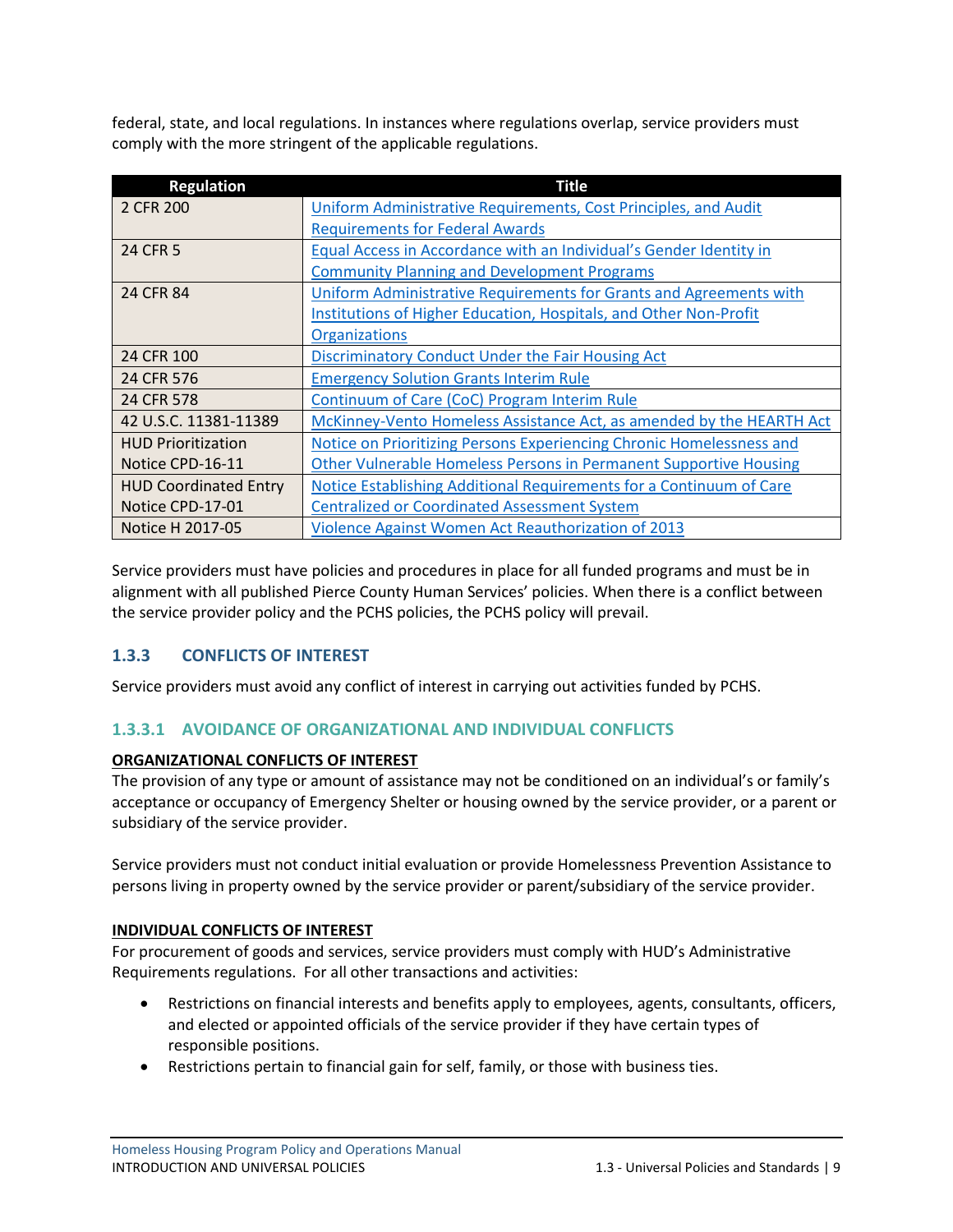# <span id="page-12-0"></span>**1.3.3.2 REQUEST FOR EXCEPTIONS**

HUD may grant an exception to the provisions of this subsection on a case-by-case basis, taking into account the cumulative effects of the criteria in HUD's Factors to be Considered for Exceptions (24 [CFR](https://ecfr.federalregister.gov/current/title-24/subtitle-B/chapter-V/subchapter-C/part-576/subpart-E/section-576.404#p-576.404(b)(3)(ii)) [576.404\(b\)\(3\)\(ii\)\)](https://ecfr.federalregister.gov/current/title-24/subtitle-B/chapter-V/subchapter-C/part-576/subpart-E/section-576.404#p-576.404(b)(3)(ii)), provided that the County has satisfactorily met the threshold requirements. To seek an exception, contact the County in writing, to discuss whether your agency/situation may be eligible. For more information on HUD's Conflict of Interest policy, please see [24 CFR 576.404.](https://ecfr.federalregister.gov/current/title-24/subtitle-B/chapter-V/subchapter-C/part-576/subpart-E/section-576.404)

# <span id="page-12-1"></span>**1.3.4 REQUIRED PROGRAM POLICIES**

# <span id="page-12-2"></span>**1.3.4.1 REQUIRED ENTRY AND ELIGIBILITY CRITERIA**

To ensure that all projects are available to adopt Housing First approaches and serve higher need households to the maximum extent possible, all PCHS-funded projects are required to remove barriers to entry. This includes ensuring program eligibility criteria do not restrict participation based on disallowed criteria. The table below highlights disallowed eligibility criteria.

| <b>Criteria Type</b>     | <b>Service Provider Eligibility Expectations</b>                                            |  |  |
|--------------------------|---------------------------------------------------------------------------------------------|--|--|
| Household type           | May not restrict based on:                                                                  |  |  |
| and composition          | • Gender of adults or children (except if required based on facility configuration)         |  |  |
|                          | • Age of children in household with adults and children                                     |  |  |
|                          | Gender identity or orientation                                                              |  |  |
|                          | • Any other protected class                                                                 |  |  |
| <b>Homeless Status</b>   | May not screen out people experiencing literal homelessness                                 |  |  |
| Residency                | For projects serving HUD's Homeless Categories 1 and 4, unless funder required, may not     |  |  |
|                          | restrict admission to last known address in Pierce County or last known address in          |  |  |
|                          | particular area of the County. For projects serving At-Risk of Homelessness, residency may  |  |  |
|                          | be restricted to Pierce County or according to funder requirements.                         |  |  |
| Disability               | May not deny admission based on having a disability (e.g., "not employable").               |  |  |
| <b>Domestic Violence</b> | May not deny admission based on experience of Domestic Violence.                            |  |  |
| Income                   | May not restrict based on minimum income or income source.                                  |  |  |
| Employment               | May not restrict admission based on current employment status, employability or history     |  |  |
|                          | of employment, or willingness to pursue employment.                                         |  |  |
| Education                | May not restrict admission based on being a current full-time or part-time student or       |  |  |
|                          | willingness to pursue education.                                                            |  |  |
| Criminal                 | May not restrict based on any criminal background except those specifically required by     |  |  |
| Background               | funder.                                                                                     |  |  |
| Sobriety                 | May not restrict based on current sobriety, length of sobriety, or results of UI test.      |  |  |
| <b>Rental and Credit</b> | May not restrict based on past evictions, having no rental history, or poor credit history. |  |  |
| History                  |                                                                                             |  |  |
| Service                  | May not restrict based on willingness to participate in: case management; mental health     |  |  |
| Participation            | services or counseling; substance abuse treatment or counseling; goal setting or service    |  |  |
|                          | planning; or any other mandated services.                                                   |  |  |
| Pets                     | Housing projects (non-congregate) may not restrict pets unless they receive a waiver.       |  |  |

Imposed eligibility criteria beyond those criteria specified for each program component in this Manual must be funder required or in alignment with the allowable criteria outlined in the table below. Note that these allowable criteria should only be considered in instances in which it is required to best serve participants (e.g., restricting admission to victims of domestic violence to preserve safety and confidentiality) and/or required by the funder. All service providers should align with Housing First and low barrier entry criteria to the maximum extent possible.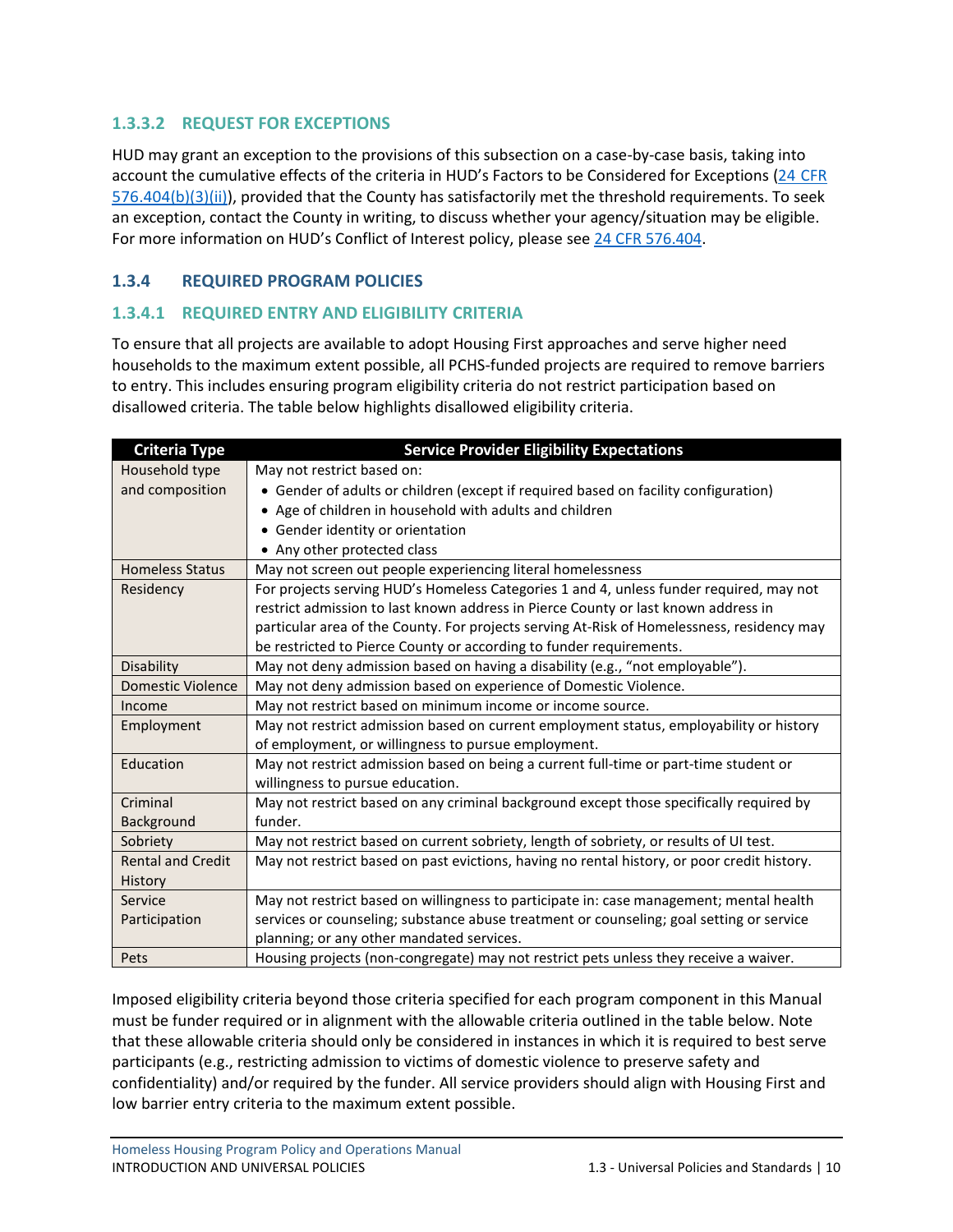| <b>Criteria</b>        | Service Provider Allowable Eligibility Criteria                                            |  |  |
|------------------------|--------------------------------------------------------------------------------------------|--|--|
|                        | <b>ONLY If Funder or Targeted Population is Required</b>                                   |  |  |
| Household type         | May restrict based on household type (transition age youth, single adult, family) or       |  |  |
| and composition        | household size.                                                                            |  |  |
| <b>Homeless Status</b> | May restrict admission to people experiencing literal homelessness, chronic homelessness,  |  |  |
|                        | or meeting HUD's Category 4 definition of homelessness (persons fleeing or attempting to   |  |  |
|                        | flee domestic violence).                                                                   |  |  |
| Residency              | For projects serving HUD's Homeless Categories 1 and 4, may be imposed only if funder      |  |  |
|                        | required. For projects serving At-Risk of Homelessness, may be restricted Pierce County or |  |  |
|                        | according to funder requirements.                                                          |  |  |
| Immigration            | May be imposed only if funder required.                                                    |  |  |
| <b>Status</b>          |                                                                                            |  |  |
| <b>Veteran Status</b>  | May restrict admission to Veterans. May only consider discharge status if funder required. |  |  |
| Disability             | May limit admission to people with a specific qualifying disability.                       |  |  |
| Income                 | May restrict based on maximum income.                                                      |  |  |
| Criminal               | If funder required or on project case-by-case basis, may restrict based on the following   |  |  |
| Background             | convictions: violent felony, sex offender registration, arson, drug manufacturing.         |  |  |
| Pets                   | Congregate settings may restrict pets, other projects must receive waiver from PCHS.       |  |  |

# <span id="page-13-0"></span>**1.3.4.2 TERMINATION OF PARTICIPATION**

Service providers must have written termination policies and/or procedures. The policies and/or procedures should be readily available to households either in written format or by posting the policy in a public place. It is important to effectively communicate these policies and/or procedures to households and ensure that they are fully understood.

Causes for termination may include, but are not limited to, failure to abide by any agreed-upon requirements and participant fraud. A grievance/appeal procedure must include:

- 1. Written notice to the household containing a clear statement of the reasons for termination
- 2. A review of the decision, in which the household is given the opportunity to present written or oral objections before a person other than the person (or a subordinate of that person) who made or approved the termination decision. This may include the household's right to question or confront staff involved
- 3. Prompt written notice of the final decision.

# <span id="page-13-1"></span>**1.3.4.3 DENIAL OF ASSISTANCE**

Service providers must have written denial of assistance policies and/or procedures. The policies and/or procedures should be readily available to households either in written format or by posting the policy in a public place. It is important to effectively communicate these policies and/or procedures to households and ensure that they are fully understood.

Causes of denial of assistance include, but are not limited to, the household's ineligibility or failure to provide verifiable evidence of eligibility, etc. A grievance/appeal procedure must include:

- 1. Defined circumstances in which a household may not qualify or would be denied
- 2. Notification of denial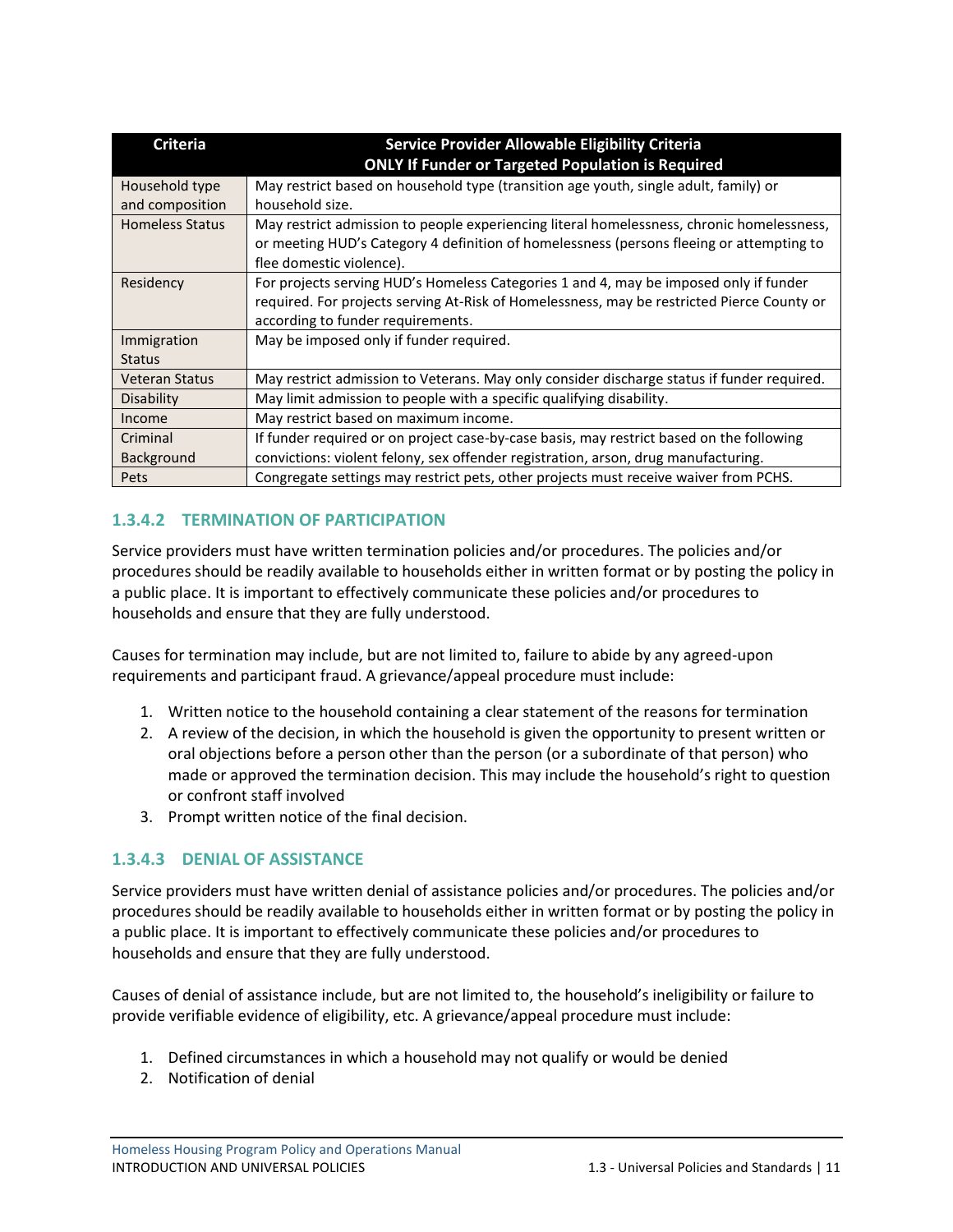3. A household's right to review a decision made by either the service provider or Pierce County and a process by which they may do so

# <span id="page-14-0"></span>**1.3.4.4 HOUSEHOLD AUTONOMY**

Service providers must have written household autonomy policies and/or procedures. The policies and/or procedures should be readily available to households either in written format or by posting the policy in a public place. It is important to effectively communicate these policies and/or procedures to households and ensure that they are fully understood.

To ensure household choice and autonomy, households are allowed to refuse to answer any question asked of them and/or any form of assistance offered by a program. Program staff must not require that any person accept unsolicited services or housing assistance and must not require that households unwillingly provide information as a prerequisite for receiving assistance, unless specifically required by a funder.

# <span id="page-14-1"></span>**1.3.4.5 GRIEVANCE/APPEAL POLICY**

Service providers must have written grievance/appeal policies and/or procedures. The policies and/or procedures should be readily available to households either in written format or by posting the policy in a public place. It is important to effectively communicate these policies and/or procedures to households and ensure that they are fully understood.

Should a household or another service provider have an unsatisfactory experience with a service provider, or a decision made by a service provider related to their level of assistance, that household and/or service provider is entitled to file a grievance/appeal. All grievances/appeals must be filed in writing.

A three-tiered grievances/appeals process must be in place to facilitate the review and ruling on a grievance an unsatisfactory decision. Grievances and appeals can be lodged within 14 days of the grievance or unsatisfactory decision.

| <b>Required Levels of Appeal</b> |                                                                                   |  |  |
|----------------------------------|-----------------------------------------------------------------------------------|--|--|
| Tier One                         | Review by a Program Manager or designee from the service provider agency who was  |  |  |
|                                  | not involved in the original decision-making process within two business days.    |  |  |
| Tier Two                         | Review by an Executive Director or designee of the service provider agency within |  |  |
|                                  | three business days.                                                              |  |  |
| <b>Tier Three</b>                | Review completed by a designated representative from PCHS within three business   |  |  |
|                                  | days.                                                                             |  |  |

Households who submit a grievance or appeal must be notified of the outcome in writing within three business days of the final decision.

# <span id="page-14-2"></span>**1.3.4.6 HABITABILITY STANDARDS**

Federal regulations establish two different standards for assessing housing quality and ensuring a given unit meets a minimum level of safety and decency: Housing Habitability Standards and Housing Quality Standards. Housing Quality Standards established through the CoC program are more stringent than the Habitability Standard. All programs must adhere to one of these two standards.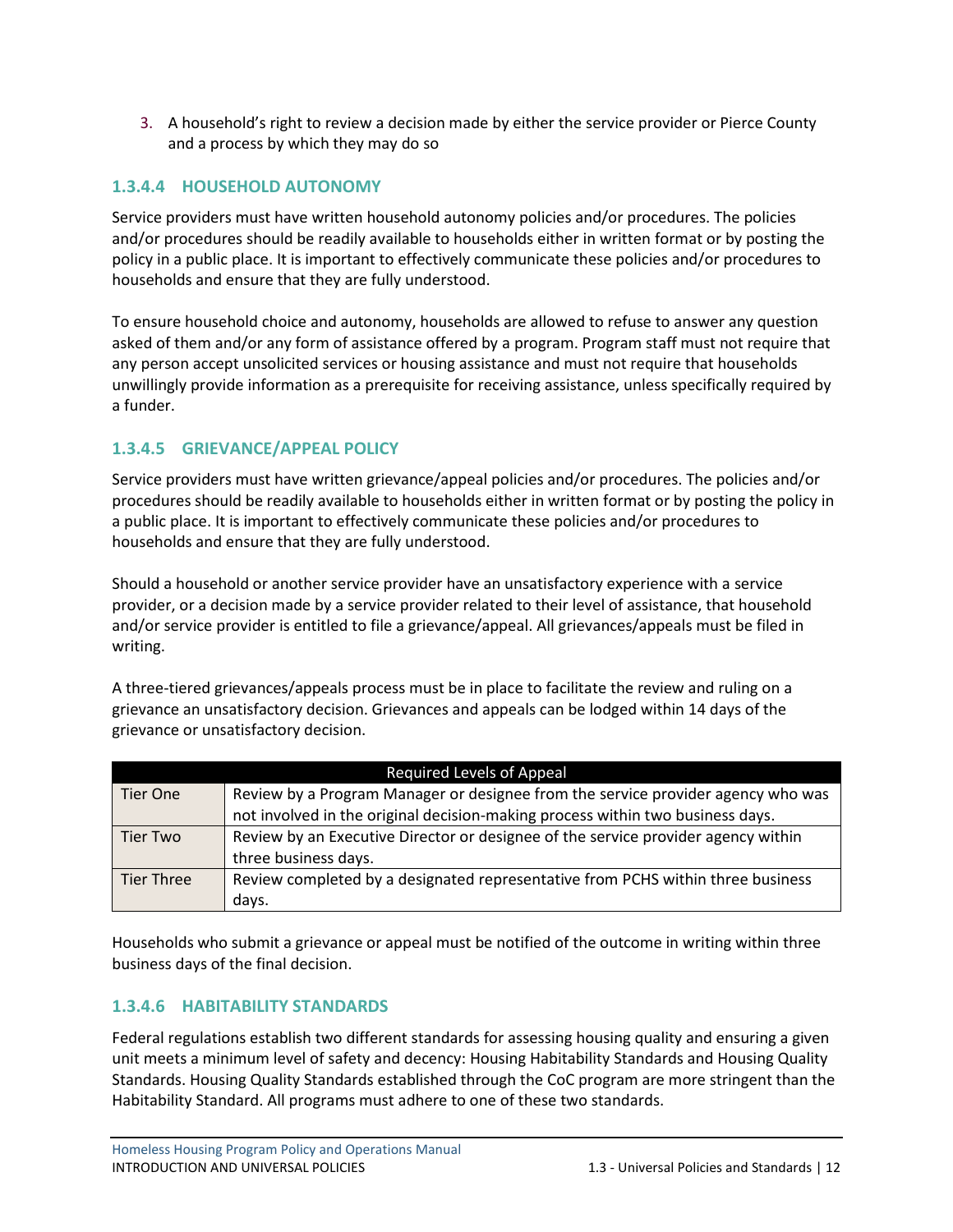Additional information regarding which Housing Habitability Standards, Housing Quality Standards, and Lead-Based Visual Assessment policies applicable to each program component can be found in their corresponding sections of the Manual.

# <span id="page-15-0"></span>**1.3.5 REQUIRED DATA COLLECTION AND DOCUMENTATION**

All programs must document background checks for all employees, volunteers, or interns who will or may have unsupervised contact with children or vulnerable adults.

# <span id="page-15-1"></span>**1.3.5.1 HOMELESS MANAGEMENT INFORMATION SYSTEM UTILIZATION**

All service providers are required to collect and enter program data into The Road Home CoC's Homeless Management Information System (HMIS). Data collection must be compliant with HUD's HMIS Data and Technical Standards Final Notice<sup>2</sup> and in accordance with the Pierce County HMIS Policies and Procedures Manual.

Additionally, all documentation for participants who consent to have their information entered into HMIS should be scanned and uploaded into HMIS. Service providers may elect to store participant files as electronic records only. If a participant is non-consenting, documentation shall be maintained in hard copy only and kept in a locked drawer behind a locked door. Non-personally identifying information for non-consenting participants may be entered into HMIS and the participant record should indicate staff name and contact information.

#### **EXCEPTIONS**

Domestic Violence service providers are specifically prohibited by the Violence Against Women's Act (VAWA) from disclosing, revealing, or releasing any personally identifying information about their participant. Therefore, such Domestic Violence service providers must enter all program information (including personally identifying information) into a separate, but comparable data system and not HMIS. This data system must be able to meet all HMIS Data Standards and the minimum standards of HMIS privacy and security requirements, including HUD's most recent reporting standards and comma separated value format specifications.

# <span id="page-15-2"></span>**1.3.5.2 PRIVACY AND DATA SECURITY**

Service providers must have policies and/or procedures to ensure that participant records are maintained in a confidential manner. Written records or files pertaining to households must be kept under lock and key with designated personnel granted access to those files<sup>3</sup>.

All service providers must comply with HUD's HMIS Data and Technical Standards Final Notice<sup>4</sup> HMIS Privacy Standards 4.1 and in accordance with the Pierce County HMIS Policies and Procedures Manual*.* HMIS Lead Agency staff or designees will periodically monitor service provider compliance to ensure system-wide adherence to Governing Principles and Policies and Procedures of the Countywide Pierce County HMIS system.

<sup>2</sup> <https://www.hudexchange.info/resource/1318/2004-hmis-data-and-technical-standards-final-notice/>

<sup>&</sup>lt;sup>3</sup> CHG Requirement

<sup>4</sup> <https://www.hudexchange.info/resource/1318/2004-hmis-data-and-technical-standards-final-notice/>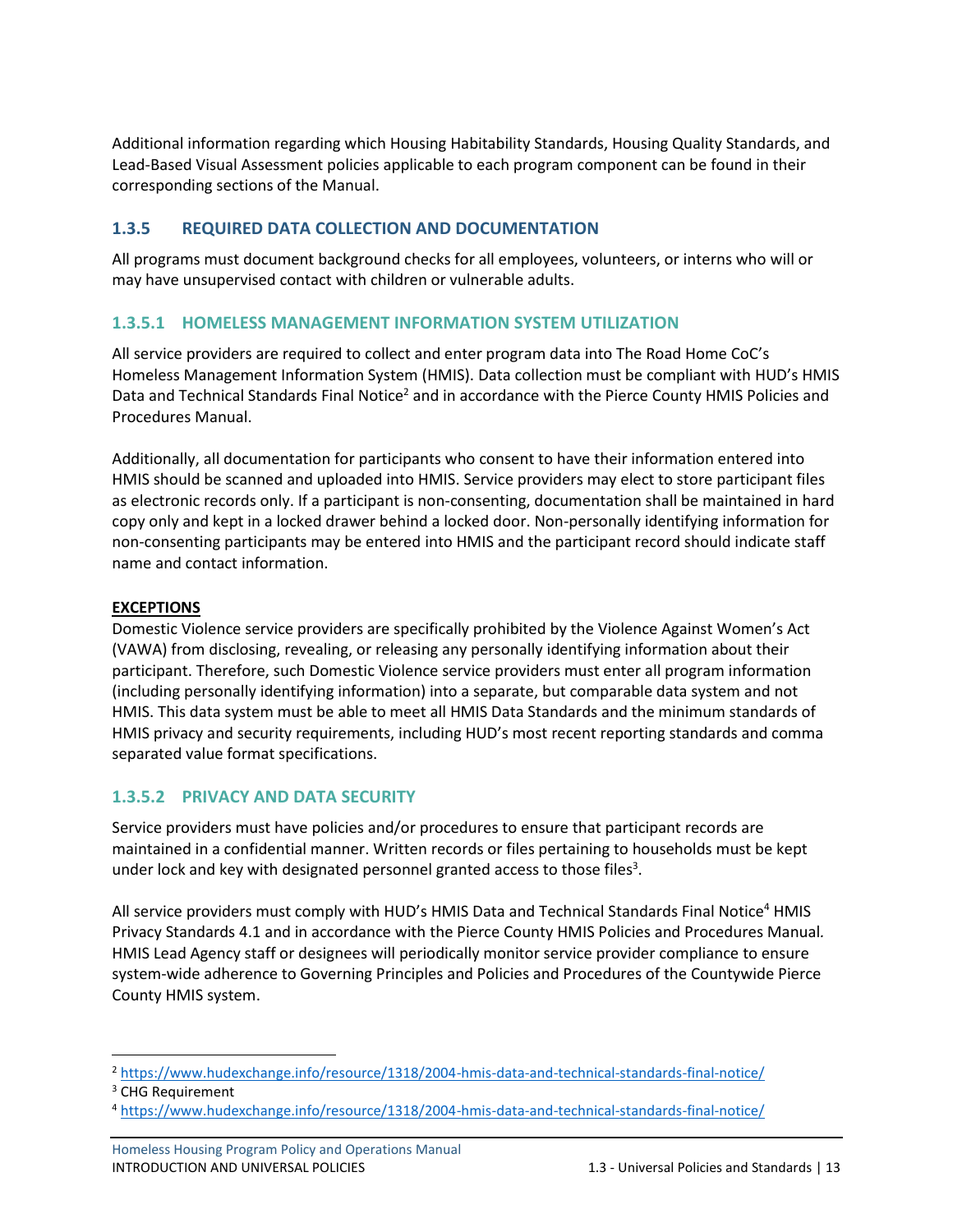# <span id="page-16-0"></span>**1.3.5.3 HMIS RELEASES OF INFORMATION**

Participants have the right to specify whether their personal information may be shared in the Pierce County HMIS system (or comparable database for Domestic Violence service providers). Participants may revoke, revise, and/or amend their levels of data sharing at any time during the course of service. Participants cannot be refused services if they do not consent to information sharing or choose to modify their participation in Pierce County HMIS (or comparable database for Domestic Violence service providers).

Further, participants in the following situations should not consent to release their information:

- Participating in a Domestic Violence agency program or Shelter
- Currently fleeing or in danger from a domestic violence, dating violence, sexual assault, or stalking situation
- Being served in a program that requires disclosure of HIV/AIDS status (i.e., HOPWA)
- Under 13 years of age with no parent/guardian available to consent to sharing the minor's information in HMIS.

#### **WRITTEN RELEASES OF INFORMATION**

The standard expectation within HCRS is that service providers will collect written Releases of Information (ROI) forms from participating persons or households. ROIs should be obtained in writing when service providers meet with persons or households in person for services. Electronic signatures are also acceptable when meeting with the participant electronically or over the phone. For participants who consent to share their information, the signed ROI should be uploaded to the Participant Profile in HMIS.

A copy of the Participant Release of Information and Informed Consent Form is included in Appendix C-1. All participants must be provided with a copy of the Participant ROI and Informed Consent for their records.

#### **VERBAL RELEASE OF INFORMATION**

Exceptions to the Written Release of Information expectation may be made to allow collection of a verbal ROI, in exceptional and time-limited instances. In these instances, an entity may collect a verbal ROI by phone. The first time the service provider meets with the participant in-person, efforts must be made to collect a written ROI. If the service provider and participant do not meet in-person following the initial verbal ROI, the verbal ROI is sufficient; however, efforts should be made to collect an electronic signature, if possible.

#### <span id="page-16-1"></span>**1.3.5.4 DOCUMENTATION OF HOMELESSNESS**

All service providers are required to document housing status eligibility for HCRS services. When documenting homelessness, staff should use the following methods, listed in HUD's preferred order:

- **1) Third-Party Verification**
	- a. Written
	- b. Oral
- **2) Intake Staff Observations**
- **3) Self-Certification**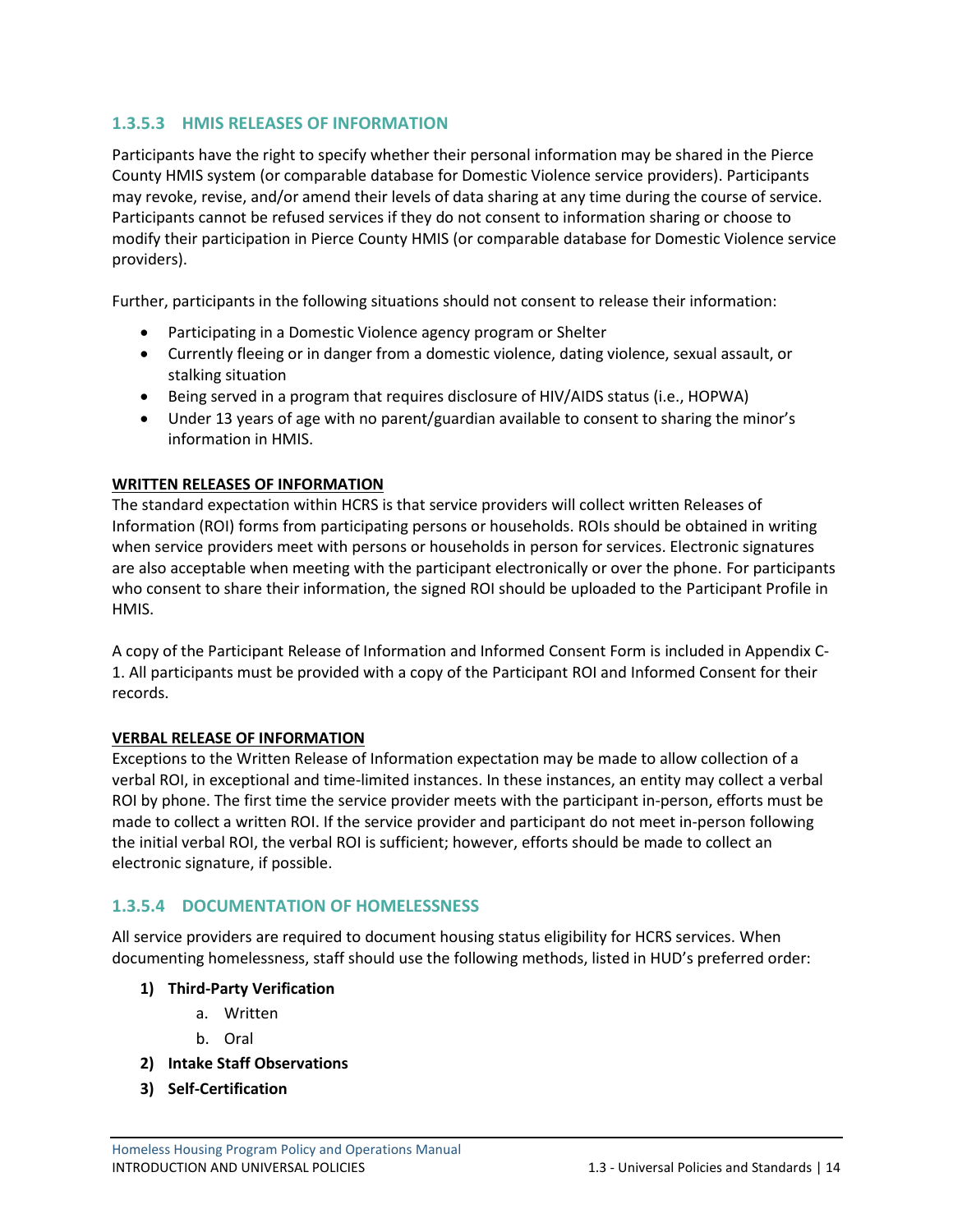A Third-Party Verification form and Self-Declaration form are provided by the State for use with CHG funds and are included in Appendix C-4 and C-5, respectively. These forms may be used as a template document for use with any other fund source. The following table outlines standards for this documentation, based on the housing status of the participant.

| Category   | Definition                                                    | <b>Documentation Standards</b>                                                                                                                                                                                                                                                                                                                                                                                                                                                                                                                                                                                                                                                                                                                                                                                                                                                                                                                                               |
|------------|---------------------------------------------------------------|------------------------------------------------------------------------------------------------------------------------------------------------------------------------------------------------------------------------------------------------------------------------------------------------------------------------------------------------------------------------------------------------------------------------------------------------------------------------------------------------------------------------------------------------------------------------------------------------------------------------------------------------------------------------------------------------------------------------------------------------------------------------------------------------------------------------------------------------------------------------------------------------------------------------------------------------------------------------------|
| Category 1 | <b>Literally Homeless</b>                                     | • Written observation by the Outreach worker; or<br>Written referral by another housing or service provider; or<br>٠<br>• Certification by the individual or head of household seeking<br>assistance stating that (s)he/they was living on the streets or in<br>Shelter                                                                                                                                                                                                                                                                                                                                                                                                                                                                                                                                                                                                                                                                                                      |
|            |                                                               | • For individuals exiting an institution - one of the forms of<br>evidence above, and:<br>o Discharge paperwork or written/oral referral; or<br>o Written record of intake worker's due diligence to obtain<br>evidence and certification by individual that they exited<br>institution                                                                                                                                                                                                                                                                                                                                                                                                                                                                                                                                                                                                                                                                                      |
| Category 2 | Imminent Risk of<br>Homelessness                              | • A court order resulting from an eviction action notifying the<br>individual or family that they must leave; or<br>• For individual and families leaving a hotel or motel - evidence<br>that they lack the financial resources to stay; or<br>• A documented and verified oral statement; and<br>$\circ$ Certification that no subsequent residence has been<br>identified; and<br>○ Self-certification or other written documentation that<br>the individual or family lack the financial resources and<br>support necessary to obtain permanent housing                                                                                                                                                                                                                                                                                                                                                                                                                   |
| Category 4 | Fleeing/<br>Attempting to<br><b>Flee Domestic</b><br>Violence | • For victim service providers:<br>o An oral statement by the individual or head of<br>household seeking assistance which states: they are<br>fleeing; they have no subsequent residents; and they<br>lack resources. Statement must be documented by a<br>self-certification or a certification by the intake worker.<br>• For non-victim service providers:<br>o Oral statement by the individual or head of household<br>seeking assistance that they are fleeing. This statement<br>is documented by a self-certification or by the<br>caseworker. Where the safety of the individual or family<br>is not jeopardized, the oral statement must be verified;<br>and<br>o Certification by the individual or head of household that<br>no subsequent residence has been identified; and<br>o Self-certification, or other written documentation, that<br>the individual or family lacks the financial resources and<br>support networks to obtain other permanent housing. |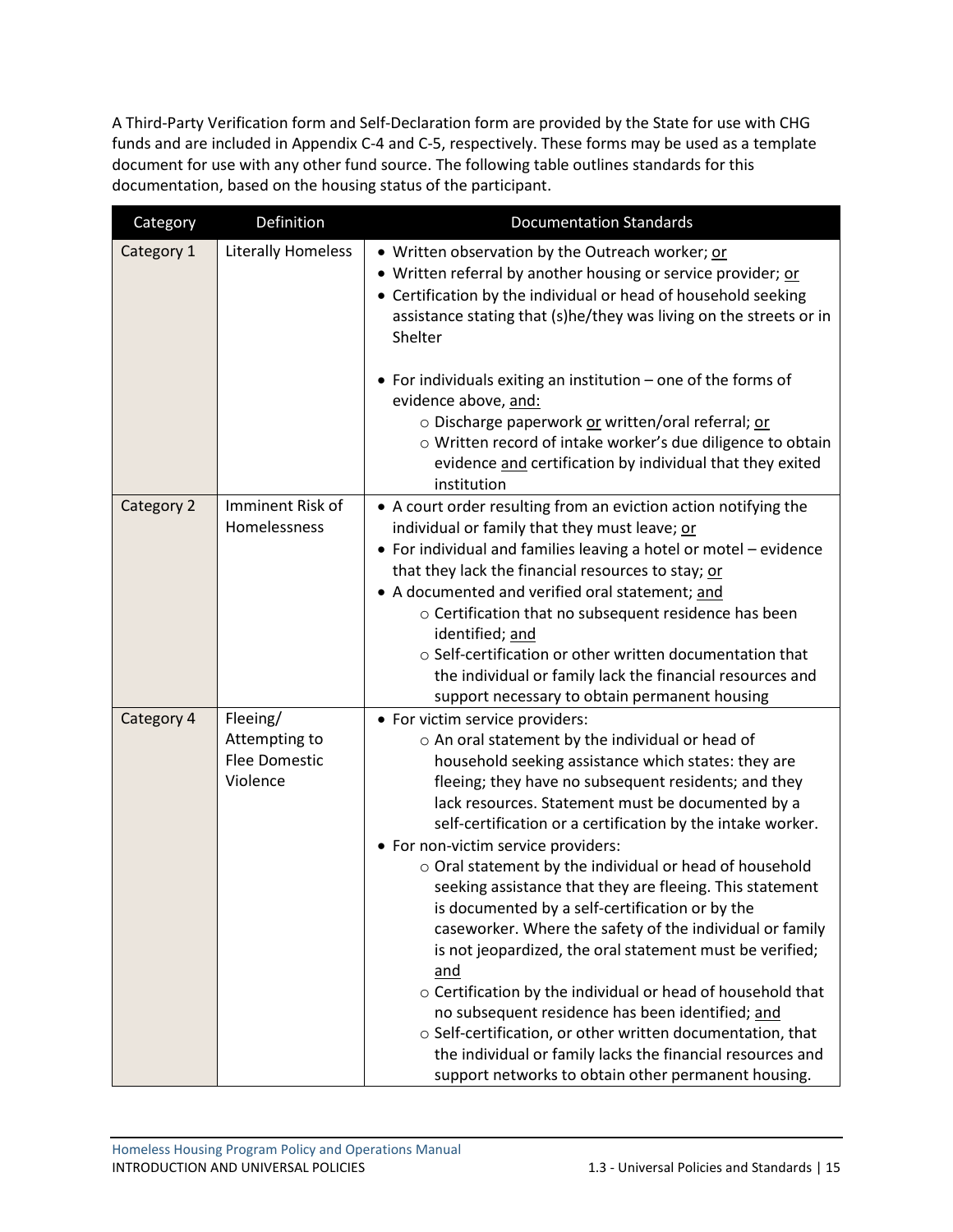# <span id="page-18-0"></span>**1.3.6 REPORTING AND EVALUATION**

Service Providers are expected to comply with the policies and standards included within this Manual, as well as specific terms outlined in contracts. This includes regular and accurate data collection and documentation related to program services and outcomes. PCHS conducts regular and ongoing monitoring and evaluations of service providers including quarterly reviews of program data, on-site monitoring, and administration of participant feedback surveys.

Service providers are expected to provide information as required by PCHS that demonstrates compliance with regulations, eligibility, and performance outcomes, including submission of any reports. Service providers are expected to collect data and seek opportunities to engage leadership in discussion to improve outcomes.